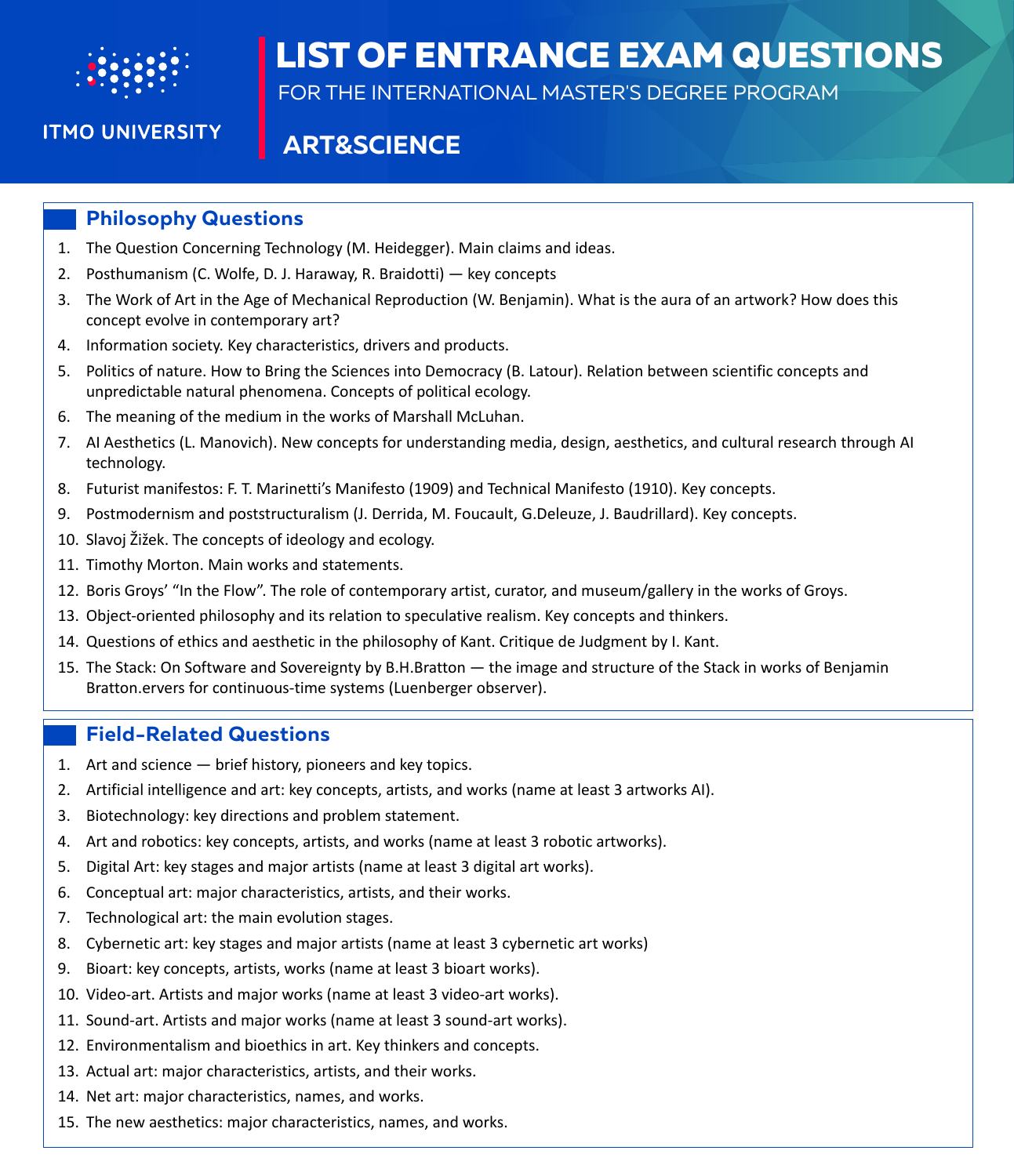### **EXAM PREPARATION MATERIALS**

- 1. Artnodes: Node 26. Ai, Arts & Design: Questioning Learning Machines (Guest Editors: Andrés Burbano & Ruth West) <https://Www.Raco.Cat/Index.Php/Artnodes/Issue/View/28774/I26>
- 2. Barthes R. Elements of Semiology. N.Y.: Hill and Wang, 1977.111 p.
- 3. Bateson G. Steps to an ecology of mind. University of Chicago Press, 1972
- 4. Benjamin, W. The Work of Art in the Age of Mechanical Reproduction, 1935.
- 5. BIOMEDIALE. Современное общество и геномная культура / под ред. Д. Булатова. Калининград: КФ ГЦСИ; Янтарный сказ, 2004. 500 с.
- 6. Braidotti R. Post-Anthropocentrism: Life beyond the Species. The Posthuman, Cambridge: Polity Press, 2013 pp.55-104. Available at:

 [https://www.skynettoday.com/editorials/nooscope?fbclid=IwAR0c2YwJmn6utSwp-YQSyBcaAKe0oiQgVPMmS4VyY\\_](https://www.skynettoday.com/editorials/nooscope?fbclid=IwAR0c2YwJmn6utSwp-YQSyBcaAKe0oiQgVPMmS4VyY_) mehy4SYoA5WkhlkNQ

- 7. Catts O., Zurr I. Semi-Living Art // Signs of Life: Bio Art and Beyond / еd. by E. Kac. Cambridge L.: The MIT Press, 2009. 231-247 pp.
- 8. Clarke K. From the Blood of Poets // Art Journal. 1996. Vol. 55. No 1. Contemporary Art and the Genetic Code. 27-29 pp.
- 9. Daniels D . Media  $\rightarrow$  Art / Art  $\rightarrow$  Media: Forerunners of media art in the first half of the twentieth century. Available at: [http://www.medienkunstnetz.de/themes/overview\\_of\\_media\\_art/forerunners](http://www.medienkunstnetz.de/themes/overview_of_media_art/forerunners)
- 10. Davis J. Cases for Genetic Art // Signs of Life: Bio Art and Beyond / еd. by E . Kac. Cambridge L.: The MIT Press, 2009. 249-266 pp.
- 11. Davis J. Cases for Genetic Art // Signs of Life: Bio Art and Beyond / еd. by E. Kac. Cambridge L.: The MIT Press, 2009. 249-266 pp.
- 12. Deleuze G. A Thousand Plateaus: Capitalism and Schizophrenia. Les Éditions de Minuit, 1980
- 13. E-flux, Journal #102 Geert Lovink Cybernetics for the Twenty-First Century: An Interview with Philosopher Yuk Hui, September 2019. Available at:  [https://www.e-flux.com/journal/102/282271/cybernetics-for-the-twenty-first-century-an-interview-with](https://www.e-flux.com/journal/102/282271/cybernetics-for-the-twenty-first-century-an-interview-with-philosopher-yuk-hui/) philosopher[-yuk-hui/](https://www.e-flux.com/journal/102/282271/cybernetics-for-the-twenty-first-century-an-interview-with-philosopher-yuk-hui/)
- 14. Foster H., Krauss R., Bois Y., Buchloh B., Joselit D. Art since 1900: modernism, antimodernism, postmodernism. Thames and Hudson, 2016
- 15. Ginsberg A. D. The Synthetic Kingdom // Second Nature. 2010. No 3. P. 266-284.
- 16. Greenberg C. Art and Culture: Critical Essays. Boston: Beacon Press, 1984. 278 p.
- 17. Groys B. In the Flow. Brooklyn, N.Y.: Verso, 2016. 208 pp.
- 18. Heidegger M. The Question Concerning Technology and Other Essays. New York: Harper, 1977
- 19. Hui Y. The Question Concerning Technology in China: An Essay in Cosmotechnics. MIT Press, 2019
- 20. Kac E. Life Transformation Art Mutation // Signs of Life: Bio Art and Beyond / ed. by E. Kac. Cambridge L.: The MIT Press,  $2009. - 163 - 184$  pp.
- 21. LeCun Y. Learning World Models: the Next Step towards AI. Keynote lecture at the International Joint Conference on Artificial Intelligence (IJCAI), Stockholm, Sweden, July 2018. Available at: [https://www.youtube.com/watch?v=IK\\_svPHKA0U](https://www.youtube.com/watch?v=IK_svPHKA0U)
- 22. Lestel D. Liberating Life from Itself: Bioethics and Aesthetics of Animality // Signs of Life: BioArt and Beyond / еd. by E. Kac. Cambridge — L.: The MIT Press, 2009. — 151-160 pp.
- 23. Manovich L. AI Aesthetics. Moscow: Strelka Press, 2019. Available at: [http://manovich.net/content/04-projects/161-ai-aesthetics/manovich.ai\\_aesthetics\\_2018.pdf](http://manovich.net/content/04-projects/161-ai-aesthetics/manovich.ai_aesthetics_2018.pdf)
- 24. McLuhan M. Understanding Media: The Extensions of Man. N.Y.: Signet Books, 1964
- 25. McQuillan D. Manifesto on Algorithmic Humanitarianism. Presented at the symposium Reimagining Digital Humanitarianism, Goldsmiths, University of London, February 16, 2018.